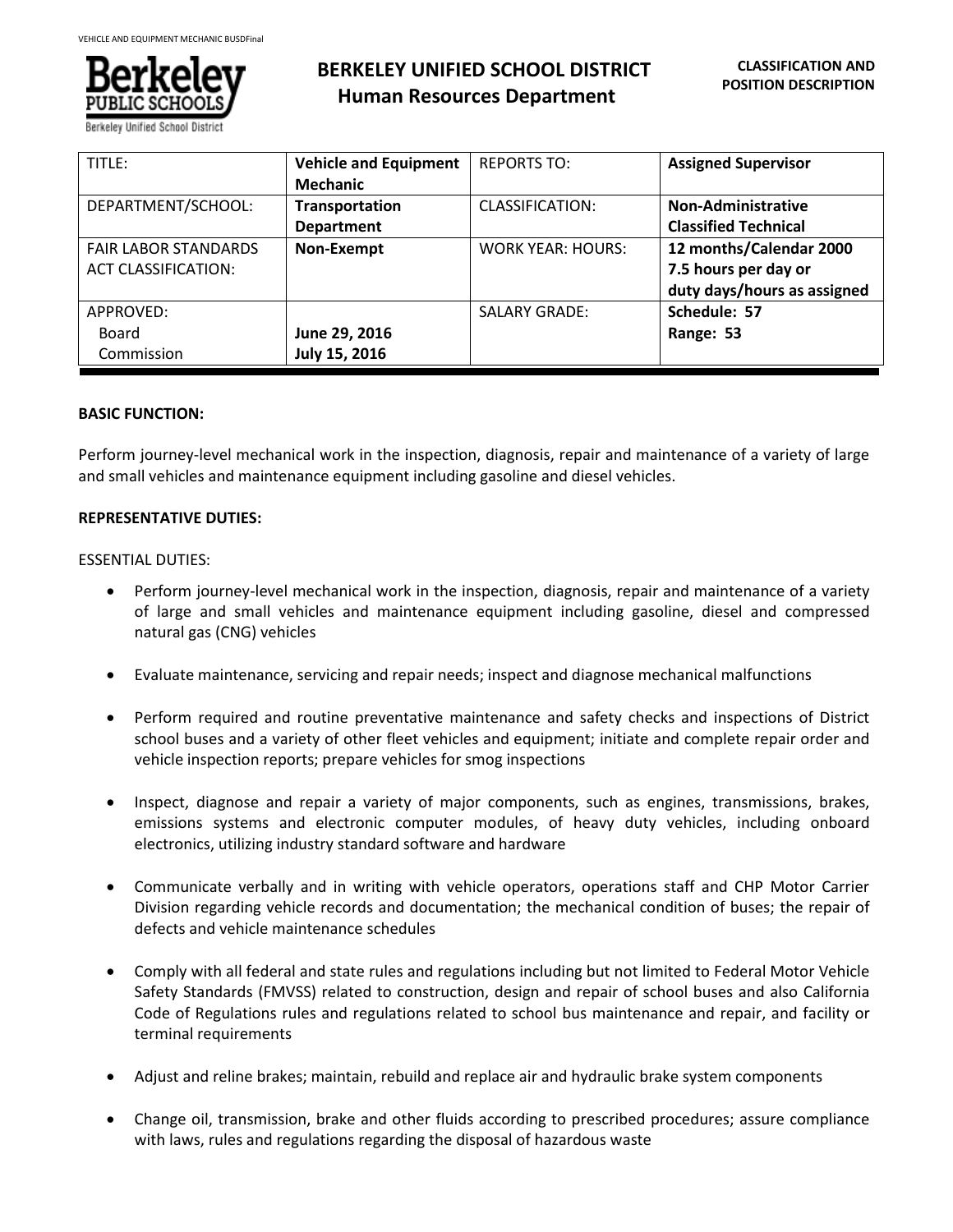- Overhaul, repair and adjust automatic and standard transmissions, drive shafts, differentials, universal joints, gears, valves, transfer cases and rear ends
- Diagnose, repair and rebuild engine electrical and ignition systems, such as distributors, coils, alternators, starters, and related systems
- Repair and maintain vehicle air conditioning units and related components; charge and recharge air conditioning systems
- Maintain shop area, equipment and tools in a safe, clean and orderly condition
- Utilize best practices of inventory accountability and control
- Safely operate a variety of fleet vehicles and specialized electronic diagnosis equipment and machinery including computers
- Assist school bus drivers with cleaning school buses as necessary and deliver school buses and other vehicles as assigned; refuel and prepare vehicles for operation and inspect tires
- Drive a vehicle to respond to calls for disabled vehicles
- Maintain current knowledge of technologies related to vehicles including the software systems required to diagnose and repair vehicles
- Perform welding as needed

#### OTHER DUTIES:

Perform related duties as assigned

#### **KNOWLEDGE AND ABILITIES:**

KNOWLEDGE OF:

Techniques and practices of maintenance and repair of heavy and light automotive vehicles and maintenance equipment

Operation, theory and principles of assigned activities

Methods, equipment, tools and materials used in the repair and maintenance of vehicles and equipment

Diagnostic procedures for vehicles and equipment

Technical aspects of field of specialty, including analog and digital electronic equipment installed in vehicles

Shop math applicable to vehicle maintenance

Health and safety regulations

Basic computer operation

#### ABILITY TO:

Diagnose, repair and maintain a wide variety of large and small gasoline and diesel engines Diagnose and repair mechanical, electrical and computerized malfunctions Operate specialized equipment used in repairing or servicing of vehicles Read and apply technical and mechanical diagrams, schematics and repair manuals Analyze situations accurately and adopt an effective course of action Maintain records related to safety, preventive maintenance and work performed Understand and follow oral and written directions